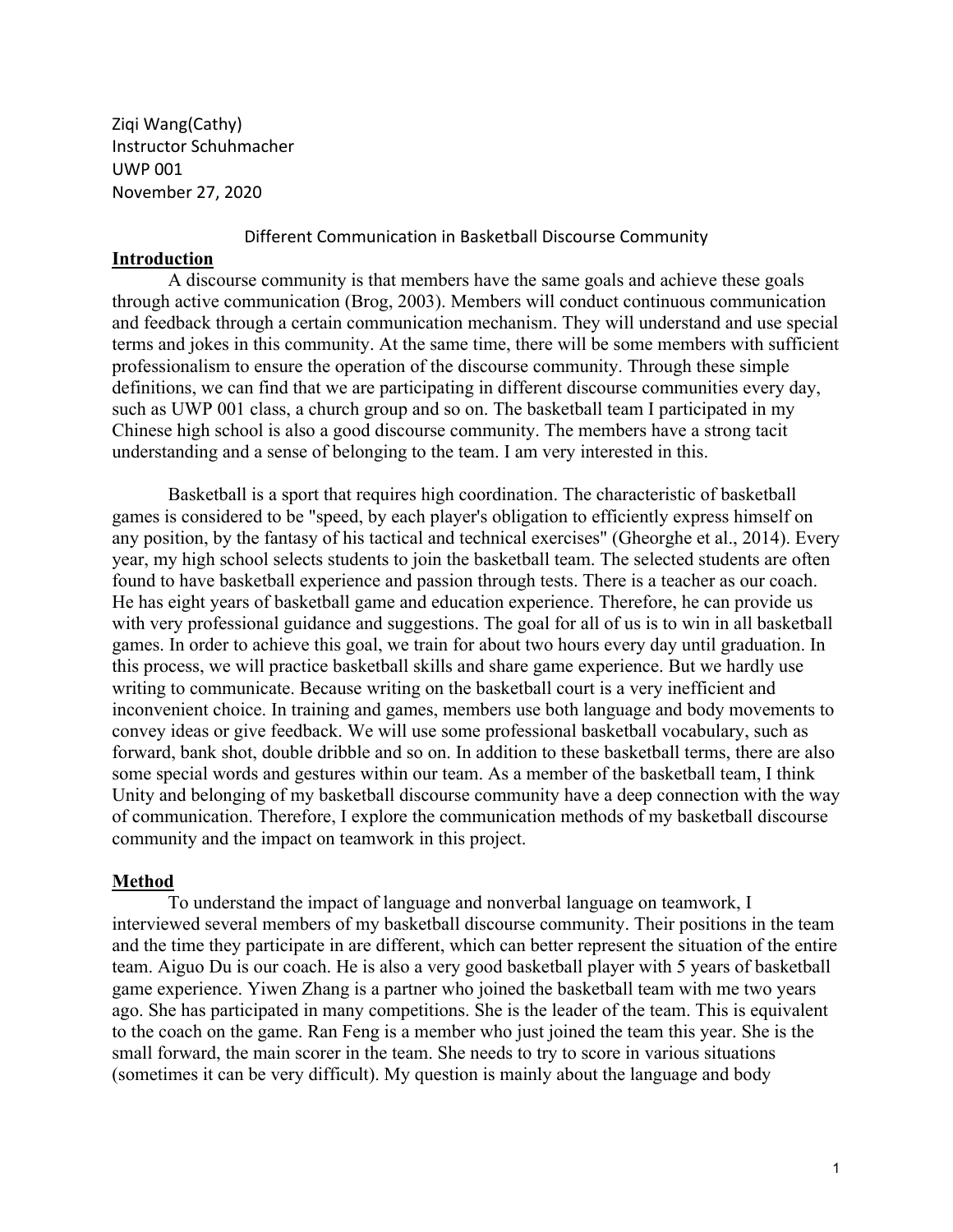movements they use, whether they will adjust in different situations, and how they feel about teamwork.

In addition, I plan to add some information about the gestures and special language used by the basketball team to increase the comparison between different basketball discourse communities.

# **Result**

| Kesuit                                                                                                                                                                                                                                                                                                                                                                                                                                                                                                      |                                                                                                                                                                                                                                                                                                                                                                |                                                                                                                                                                                                                                                                       |  |
|-------------------------------------------------------------------------------------------------------------------------------------------------------------------------------------------------------------------------------------------------------------------------------------------------------------------------------------------------------------------------------------------------------------------------------------------------------------------------------------------------------------|----------------------------------------------------------------------------------------------------------------------------------------------------------------------------------------------------------------------------------------------------------------------------------------------------------------------------------------------------------------|-----------------------------------------------------------------------------------------------------------------------------------------------------------------------------------------------------------------------------------------------------------------------|--|
| Question 1: In the basketball team, how do you communicate and interact with other people?                                                                                                                                                                                                                                                                                                                                                                                                                  |                                                                                                                                                                                                                                                                                                                                                                |                                                                                                                                                                                                                                                                       |  |
| Aiguo Du: I will tell you<br>directly how to do it. When<br>everyone is doing well, I will<br>encourage everyone. If<br>someone has not had a good<br>attitude, I will be very angry<br>and have a harsh tone.                                                                                                                                                                                                                                                                                              | Yiwen Zhang: I said less on<br>the field. Because I want to<br>avoid the opponent and pass<br>the ball to the right player.<br>But when I'm off the court, I<br>love chatting with everyone.<br>Everyone shared life and<br>game experience together,<br>which made me feel very<br>interesting and warm.                                                      | Ran Feng: During the game, I<br>will use some simple words to<br>indicate that I can receive<br>passes and score points.<br>During training, I mainly<br>listened to the strategy<br>arrangements of the coach<br>and the captain, and then gave<br>them my thoughts. |  |
| Question 2: Do you have some special communication "signs" with other members?                                                                                                                                                                                                                                                                                                                                                                                                                              |                                                                                                                                                                                                                                                                                                                                                                |                                                                                                                                                                                                                                                                       |  |
| Aiguo Du: I am mainly<br>responsible for formulating<br>some strategies and helping<br>players adjust their rhythm<br>and mentality during the<br>game. I may say a lot in daily<br>training. But in the game, I<br>will convey it to everyone<br>through simple words. For<br>example, in training, I will<br>tell players to "pay attention"<br>to area defense" and "pay<br>attention to man-to-man<br>defense". But in actual games,<br>when I find a defensive<br>loophole, I will shout<br>"defense!" | Yiwen Zhang: I think the<br>point guard is an important<br>part of the team. Because I<br>need to observe the players<br>and opponents on the field<br>and decide who to pass the<br>ball to. I sometimes find that<br>the players are all being<br>defended, and I touch my chin<br>to signal everyone to disperse,<br>and I take the ball alone to<br>shoot. | Ran Feng: I sometimes see<br>Yiwen ask me through her<br>eyes if she can catch the ball.<br>I am accustomed to checking<br>with my surroundings before<br>expressing whether I can<br>catch the ball. Nodding or<br>raising hand shows that this<br>way works.        |  |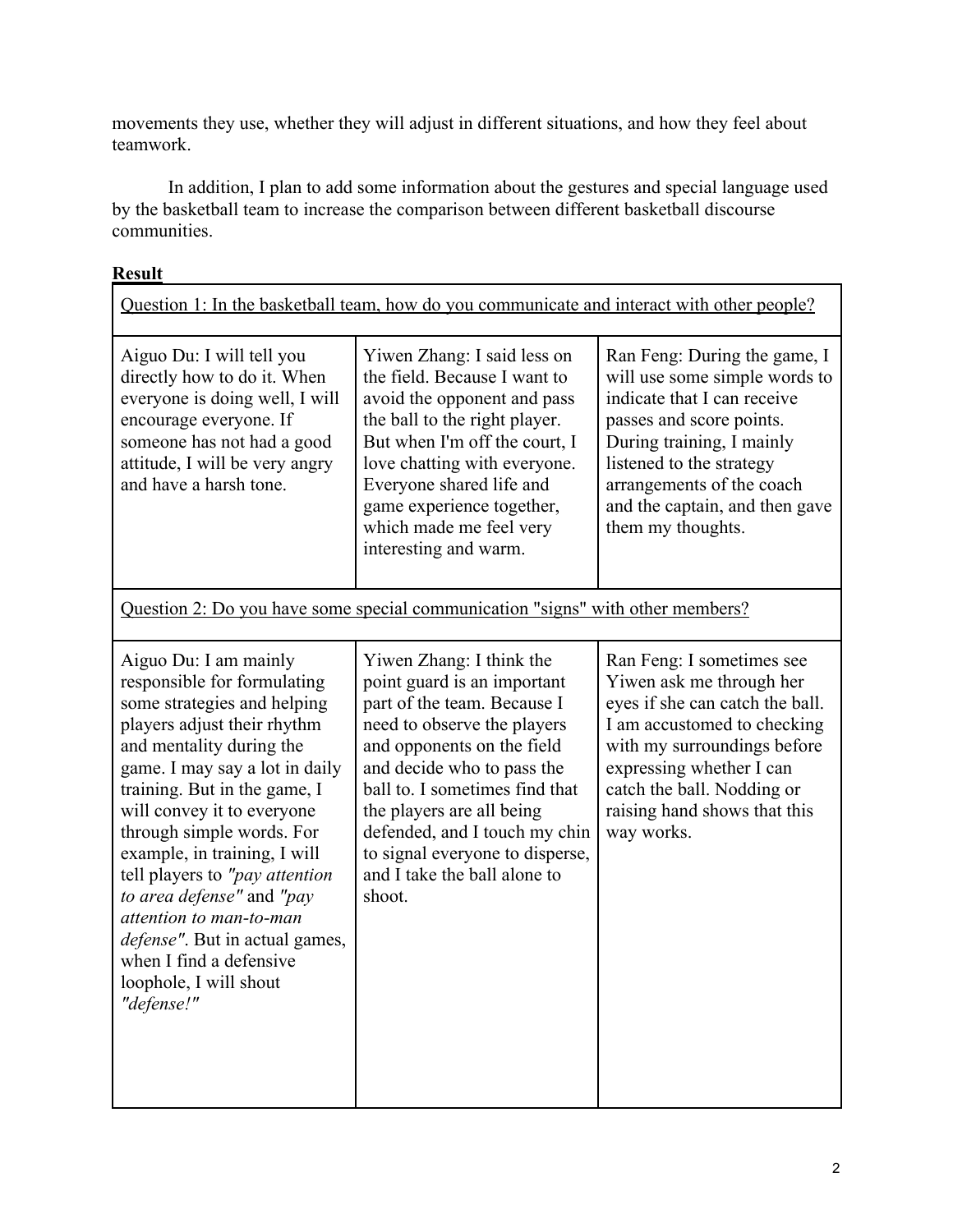## Q3: What do you think of the team? Is there a sense of belonging?

| Aiguo Du: I have been a<br>coach for five years.<br>Everyone is not familiar with<br>the team at first. But<br>basketball is not a personal<br>project. Reasonable<br>communication, or quarreling,<br>even some boys will fight.<br>But these will become the<br>ways of communication<br>between players. | Yiwen Zhang: As the leader, I<br>am one of the people who<br>have the most affection for<br>this team. I came to this<br>basketball team with you<br>(Ziqi Wang). We discussed<br>the secret code together.<br>When I do it on the court, I<br>think there is a special<br>connection between the us. I<br>believe everyone on the team<br>is like this. We are connected | Ran Feng: Although I just<br>joined, I really like it here.<br>What I met here is not only<br>the members of the team, but<br>also the friends in life. We<br>discuss daily life and study<br>together. Many partners older<br>than me often give me very<br>useful advice or comforting<br>hugs. This makes me feel that<br>I am being accepted in this<br>team. This also makes me |
|-------------------------------------------------------------------------------------------------------------------------------------------------------------------------------------------------------------------------------------------------------------------------------------------------------------|---------------------------------------------------------------------------------------------------------------------------------------------------------------------------------------------------------------------------------------------------------------------------------------------------------------------------------------------------------------------------|--------------------------------------------------------------------------------------------------------------------------------------------------------------------------------------------------------------------------------------------------------------------------------------------------------------------------------------------------------------------------------------|
|                                                                                                                                                                                                                                                                                                             | in various ways.                                                                                                                                                                                                                                                                                                                                                          | believe them more in the                                                                                                                                                                                                                                                                                                                                                             |
|                                                                                                                                                                                                                                                                                                             |                                                                                                                                                                                                                                                                                                                                                                           | game!                                                                                                                                                                                                                                                                                                                                                                                |

## **Analysis/Discussion**

Through interviews, I found that, regardless of whether there is a long time or not, everyone agrees that verbal language and nonverbal language are important to basketball team. Coach often needs to explain strategies to members through words. But when teaching some basketball skills and adjusting the team atmosphere, nonverbal language can help him teach better. The communication methods and content between team members are richer. Both Yiwen and Ran stated in the interview that both verbal and nonverbal languages are often used by them. Some interesting personality themes and special gestures will increase their closeness to the team.

In daily training, members tend to communicate directly to promote understanding and team atmosphere. Verbal communication can help clarify the strategy and understand others' thoughts. Because everyone's position in the team is different, the perspective is also very different. In many cases, we make judgments for others based on our own ability and position. But this judgment is not necessarily very accurate. In the game, because of this wrong estimation, coordination errors may be caused. However, verbal communication can effectively avoid this problem. Members can directly inform members of their situation and ideas through language. For example, when someone is not good at shooting, her favorite strategy is to pass the ball to others. But for those who are good at shooting, passing is not necessarily the best way to score.

*"Yiwen, why didn't you pass it to me just now?"*

*"Because I found that many players are defending you. If I pass the ball to you, you may have difficulty breaking through.*

*"No. If the ball is passed to me in time, I can shoot directly. This can also keep some opponents away from other players."*

*"Sorry, I overlooked that you could shoot directly. In the next training I will try to pass it to you in this situation!"*

*"of course!"*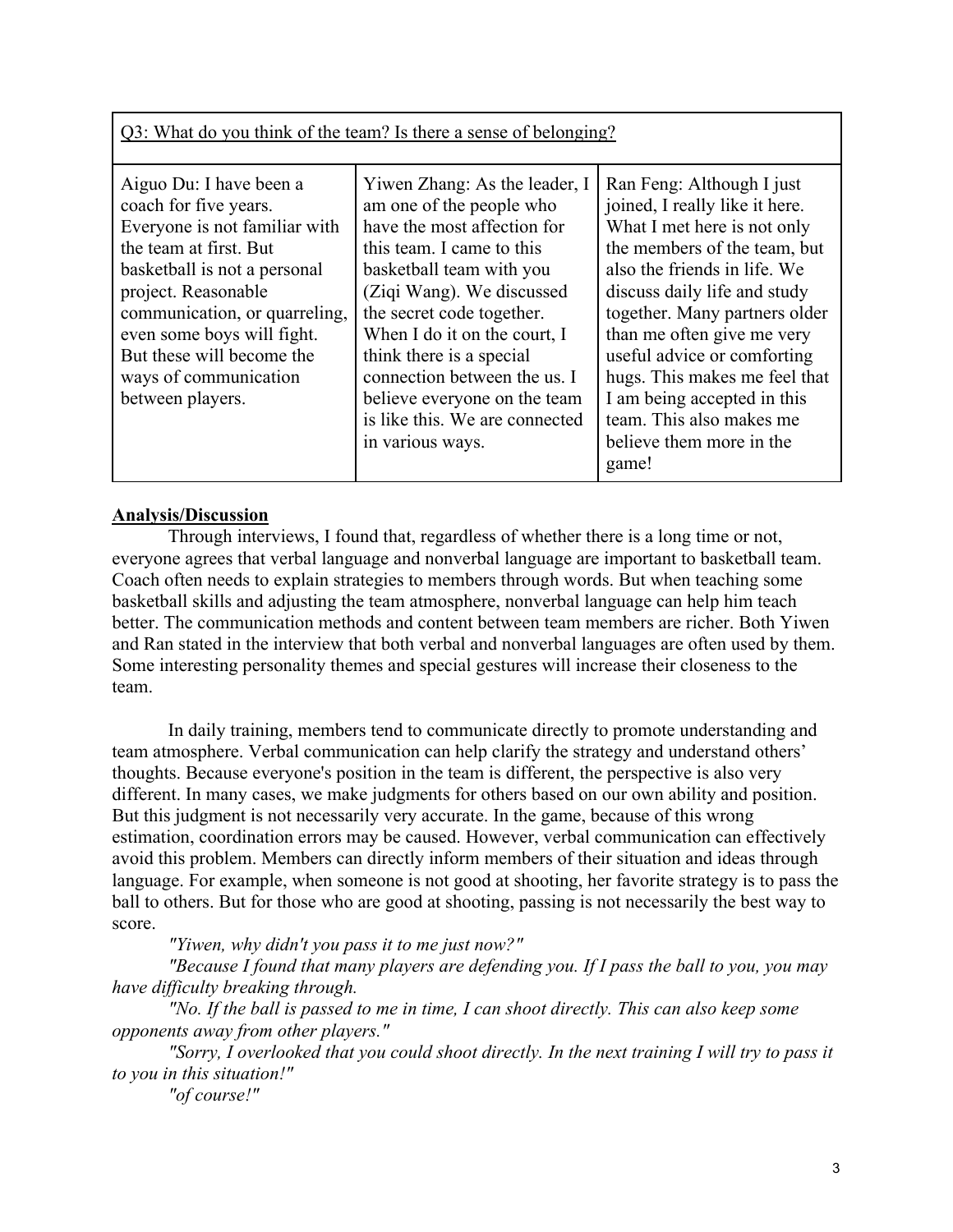## (personal interview, 2020)

In addition, verbal communication also helps the atmosphere to be positive. When some members throw a good ball, others often use positive words to encourage them, such as *"Good job!" "You're little Nan Chen!"* Nan Chen is a very powerful female basketball player in China. We use her name to describe the member who does very well. If a member feels frustrated because of her performance, we will also use some words to comfort her, such as *"Would you like to eat something delicious together?" "You are already great this time. We should make some adjustments to the tactics."* Simple encouragement will increase the members' sense of accomplishment. They will also be more willing to work hard in the team. Therefore, through language communication, members will not have misunderstandings. And members can encourage and praise each other. It is easier to help members like each other, thereby promoting team unity.

In the competition, members tend to use non-verbal language. Due to the fast pace of basketball games, members often don't have time to speak complete sentences. Coaches use simple words, such as "rebounds" instead of long sentences like "Ran, watch for rebounds." (personal interview, 2020). There will be some special gestures between members to convey information. For example, raising your hand means you can pass the ball, nodding your head means hitting the ball and so on. These gestures are not complicated. Use in the game will not waste too much physical strength and time. They effectively maintain communication between members, while also preventing opponents from understanding. This non-verbal communication creates a unique bond and sense of belonging between members, which makes them distinct from other discourse communities. The nonverbal language is "provide for growing transescent and environment of trust, care and love."(Garner and Acklen, 2015) These factors are indispensable for a team. Therefore, teamwork between members is more successful.



These gestures may seem like simple celebration or meaningless. But in fact, these actions convey information to the numbers. But we don't understand the meaning.

I have not found standards and instructions on nonverbal language in basketball teams on the Internet or database. My coach thinks this is related to the uniqueness between each team. Each member has different behavior habits. And these nonverbal behaviors are like the special "password" inside the team with a unique interpretation. Its purpose is to prevent people outside the team from understanding the intention. Therefore, few uniform standards stipulate the gestures of communication within the team. And this uniqueness makes the members of the team